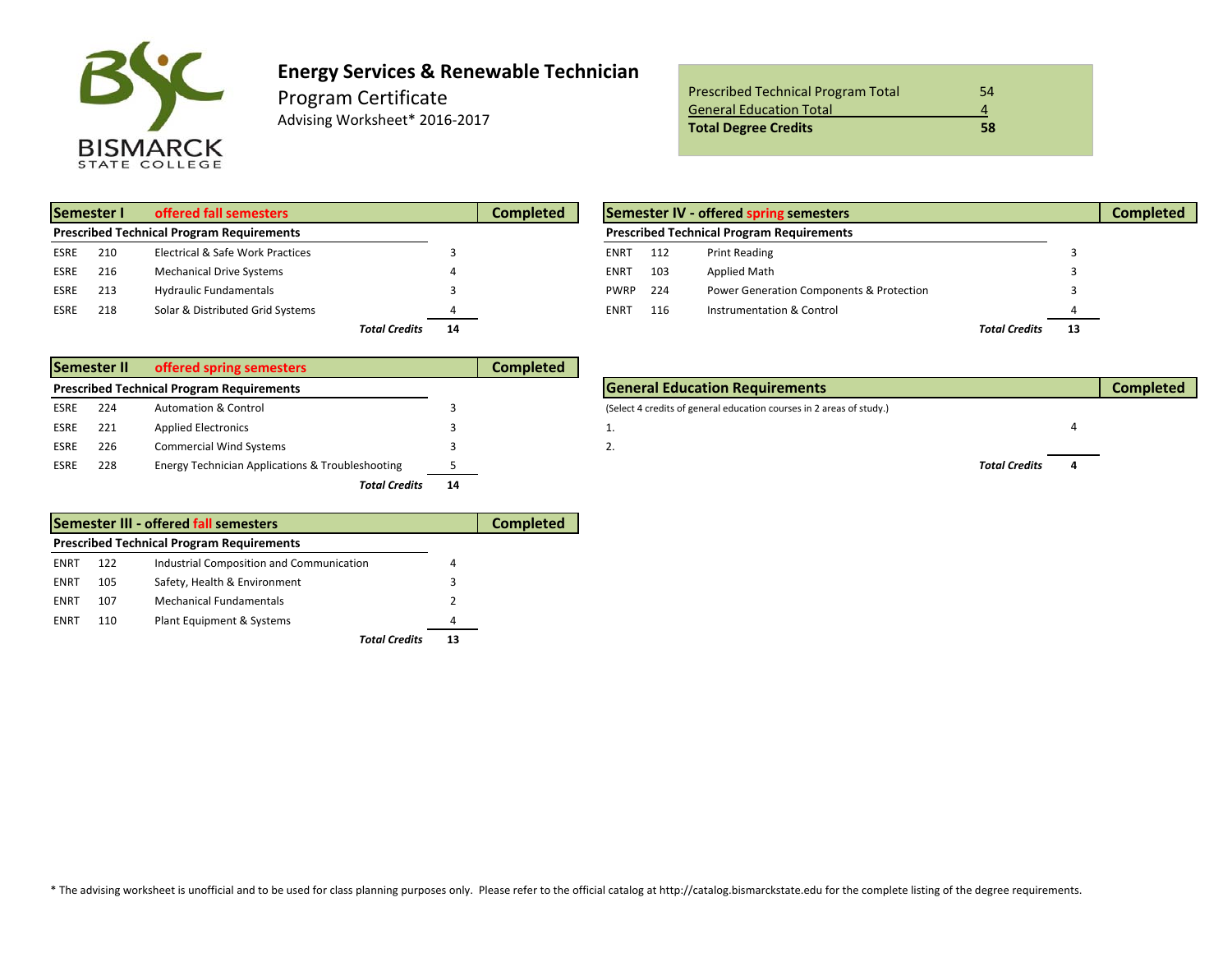## **2016-2017 Catalog Program Certificate**

 $\Box$ 

L. L. L. ÷ ÷

 $\overline{\phantom{0}}$  $\overline{\phantom{0}}$  $\overline{\phantom{0}}$ 

÷ ÷ Ē.

 $\overline{\phantom{0}}$ ÷ ÷ ÷ L.  $\overline{\phantom{0}}$ L.  $\overline{\phantom{0}}$  $\overline{\phantom{0}}$ 

|  | <b>Degree Checklist</b>                                 |  |
|--|---------------------------------------------------------|--|
|  | Earned a minimum of 15 institutional credits (BSC only) |  |
|  | Earned a minimum 2.00 institutional GPA (BSC only)      |  |

Earned a minimum 2.00 cumulative GPA (BSC + Transfer) Filed an Application for Degree

Earned a minimum 2.00 Prescribed Technical Program GPA Programs containing 45 or more credits:

*-Academic Skills Courses (ASC) do not count toward graduation*

Completed prescribed technical program requirements

Cleared all college obligations

Earned a minimum of 4 credits of General Education from two areas of study

Legend

(\*) Course not approved as GERTA

## General Education Requirements

|                | Programs containing 45 or more credits must complete 4 credits of General Education from two areas of study. |                 |                                  |                |                 |                                       |         |                 |                                       |
|----------------|--------------------------------------------------------------------------------------------------------------|-----------------|----------------------------------|----------------|-----------------|---------------------------------------|---------|-----------------|---------------------------------------|
| Gr. Cr.        |                                                                                                              |                 |                                  | Gr. Cr.        |                 |                                       | Gr. Cr. |                 |                                       |
| 3              |                                                                                                              | ACCT 200        | Elements of Accounting I         | 3              | <b>ENGL 110</b> | <b>College Composition I</b>          |         | <b>MUSC 145</b> | <b>Applied Music</b>                  |
| 3              |                                                                                                              | ACCT 201        | Elements of Accounting II        | 3              | <b>ENGL 120</b> | <b>College Composition II</b>         |         | <b>MUSC 146</b> | Applied Music - Major                 |
| 3              |                                                                                                              | <b>ART 110</b>  | Introduction to the Visual Arts  | 3              | <b>ENGL 125</b> | Introduction to Professional Writing  |         | <b>NUTR 240</b> | Principles of Nutrition               |
| 3              |                                                                                                              | <b>ART 122</b>  | Two-Dimensional Design           | 3              | <b>ENGL 211</b> | Introduction to Creative Writing      | 3       | <b>PHIL 101</b> | Introduction to Philosophy            |
| 3              |                                                                                                              | <b>ART 124</b>  | Three-Dimensional Design         | 3              | <b>ENGL 221</b> | Introduction to Drama                 | 3       | <b>PHIL 210</b> | Ethics                                |
| 3              |                                                                                                              | <b>ART 130</b>  | Drawing I                        |                | <b>ENGL 222</b> | Introduction to Poetry                |         | <b>PHIL 220</b> | Introduction to Logic                 |
|                |                                                                                                              | <b>ART 210</b>  | Art History I                    | 3              | <b>ENGL 233</b> | Fantasy and Science Fiction           |         | <b>PHIL 250</b> | Philosophy in Cinema                  |
| 3              |                                                                                                              | <b>ART 211</b>  | Art History II                   | 3              | <b>ENGL 236</b> | Women and Literature                  |         | <b>PHIL 253</b> | <b>Environmental Ethics</b>           |
|                |                                                                                                              | <b>ART 220</b>  | Painting I                       | 3              | <b>ENGL 238</b> | Children's Literature                 | 3/1     | <b>PHYS 100</b> | Concepts of Physics/Lab               |
| 3              |                                                                                                              | <b>ART 221</b>  | Painting II                      | 3              | <b>ENGL 251</b> | <b>British Literature I</b>           | 3/1     | <b>PHYS 110</b> | Introductory Astronomy/Lab            |
| 3              |                                                                                                              | <b>ART 230</b>  | Drawing II                       | 3              | <b>ENGL 252</b> | <b>British Literature II</b>          | 3/1     | <b>PHYS 211</b> | <b>College Physics I/Lab</b>          |
| 3              |                                                                                                              | <b>ART 250</b>  | Ceramics I                       | 3              | <b>ENGL 261</b> | American Literature I                 | 3/1     | <b>PHYS 212</b> | College Physics II/Lab                |
| 3              |                                                                                                              | <b>ART 251</b>  | Ceramics II                      | 3              | <b>ENGL 262</b> | American Literature II                | 4/1     | <b>PHYS 251</b> | University Physics I/Lab              |
| 2              |                                                                                                              | <b>ART 265</b>  | Sculpture I                      | 3              | <b>ENGL 278</b> | Alternative Literature                | 4/1     | <b>PHYS 252</b> | University Physics II/Lab             |
| $\overline{2}$ |                                                                                                              | <b>ART 266</b>  | Sculpture II                     | 3/1            | GEOG 121        | Physical Geography/Lab                | 2/1     | <b>PLSC 110</b> | World Food Crops/Lab                  |
| 3/1            |                                                                                                              | <b>ASTR 150</b> | Meteorology/Lab                  | 3/1            | <b>GEOL 102</b> | <b>Historical Geology/Lab</b>         | 3       | <b>POLS 115</b> | American Government                   |
| 3              |                                                                                                              | <b>BADM 202</b> | Principles of Management         | 3/1            | <b>GEOL 105</b> | Physical Geology/Lab                  | 3       | <b>POLS 116</b> | <b>State and Local Government</b>     |
| 3              |                                                                                                              | <b>BADM 210</b> | Advertising I                    | 3              | GIS 105         | <b>Fundamentals of GIS</b>            |         | <b>POLS 220</b> | <b>International Politics</b>         |
| 3              |                                                                                                              | <b>BADM 240</b> | Sales                            | 3              | GIS 107         | <b>GIS Applications</b>               |         | <b>PSYC 111</b> | Introduction to Psychology            |
| 3              |                                                                                                              | <b>BADM 281</b> | Organizational Behavior          | 3              | <b>HIST 101</b> | <b>Western Civilization I</b>         | $\ast$  | <b>PSYC 211</b> | Introduction to Behavior Modification |
| 3              |                                                                                                              | <b>BADM 282</b> | Human Resource Management        | 3              | <b>HIST 102</b> | <b>Western Civilization II</b>        | 3       | <b>PSYC 250</b> | Developmental Psychology              |
|                |                                                                                                              | <b>BIOL 102</b> | Introduction to Aquarium Keeping | 3              | <b>HIST 103</b> | United States to 1877                 |         | <b>PSYC 261</b> | Psychology of Adjustment              |
| 3              |                                                                                                              | <b>BIOL 109</b> | The Living World                 | 3              | <b>HIST 104</b> | United States since 1877              |         | <b>PSYC 270</b> | Abnormal Psychology                   |
| 3/1            |                                                                                                              | <b>BIOL 111</b> | Concepts of Biology/Lab          | 3              | <b>HIST 220</b> | North Dakota History                  |         | <b>RELS 120</b> | Religion in America                   |
| 3/1            |                                                                                                              | <b>BIOL 115</b> | Human Structure and Function/Lab | 3              | <b>HIST 222</b> | History of the Western Frontier       |         | <b>RELS 201</b> | Life and Letters of Paul              |
| 3              |                                                                                                              | <b>BIOL 124</b> | <b>Environmental Science</b>     | 3              | <b>HIST 224</b> | American Studies I                    |         | <b>RELS 203</b> | World Religions                       |
| 3/1            |                                                                                                              | <b>BIOL 126</b> | Human Biology/Lab                | 3              | <b>HIST 225</b> | <b>American Studies II</b>            |         | <b>RELS 220</b> | Old Testament                         |
| 3/1            |                                                                                                              | <b>BIOL 150</b> | General Biology I/Lab            | $1 - 3$        | <b>HIST 243</b> | <b>Historical Investigations</b>      |         | <b>RELS 230</b> | New Testament                         |
| 3/1            |                                                                                                              | <b>BIOL 151</b> | General Biology II/Lab           | 3              | <b>HUMS 210</b> | <b>Integrated Cultural Studies</b>    | 3/1     | <b>SCNC 101</b> | Physical Science I/Lab                |
| 3/1            |                                                                                                              | <b>BIOL 220</b> | Anatomy and Physiology I/Lab     | $1 - 4$        | <b>HUMS 211</b> | <b>Integrated Cultural Excursion</b>  |         |                 | (Biology & Chemistry)                 |
| 3/1            |                                                                                                              | <b>BIOL 221</b> | Anatomy and Physiology II/Lab    | $\overline{2}$ | <b>HUMS 212</b> | <b>Integrated Cultural Enrichment</b> | 3/1     | <b>SCNC 102</b> | Physical Science II/Lab               |
| 3/1            |                                                                                                              | <b>BIOL 250</b> | Survey of Tropical Biology/Lab   | 4              | <b>MATH 103</b> | College Algebra                       |         |                 | (Physics & Geology)                   |
| 3/1            |                                                                                                              | <b>BIOL 251</b> | Community Ecology/Lab            | 3              | <b>MATH 104</b> | <b>Finite Mathematics</b>             | 3/1     | <b>SCNC 103</b> | Physical Science III/Lab              |
|                |                                                                                                              |                 |                                  |                |                 |                                       |         |                 | (Astronomy & Meteorology)             |